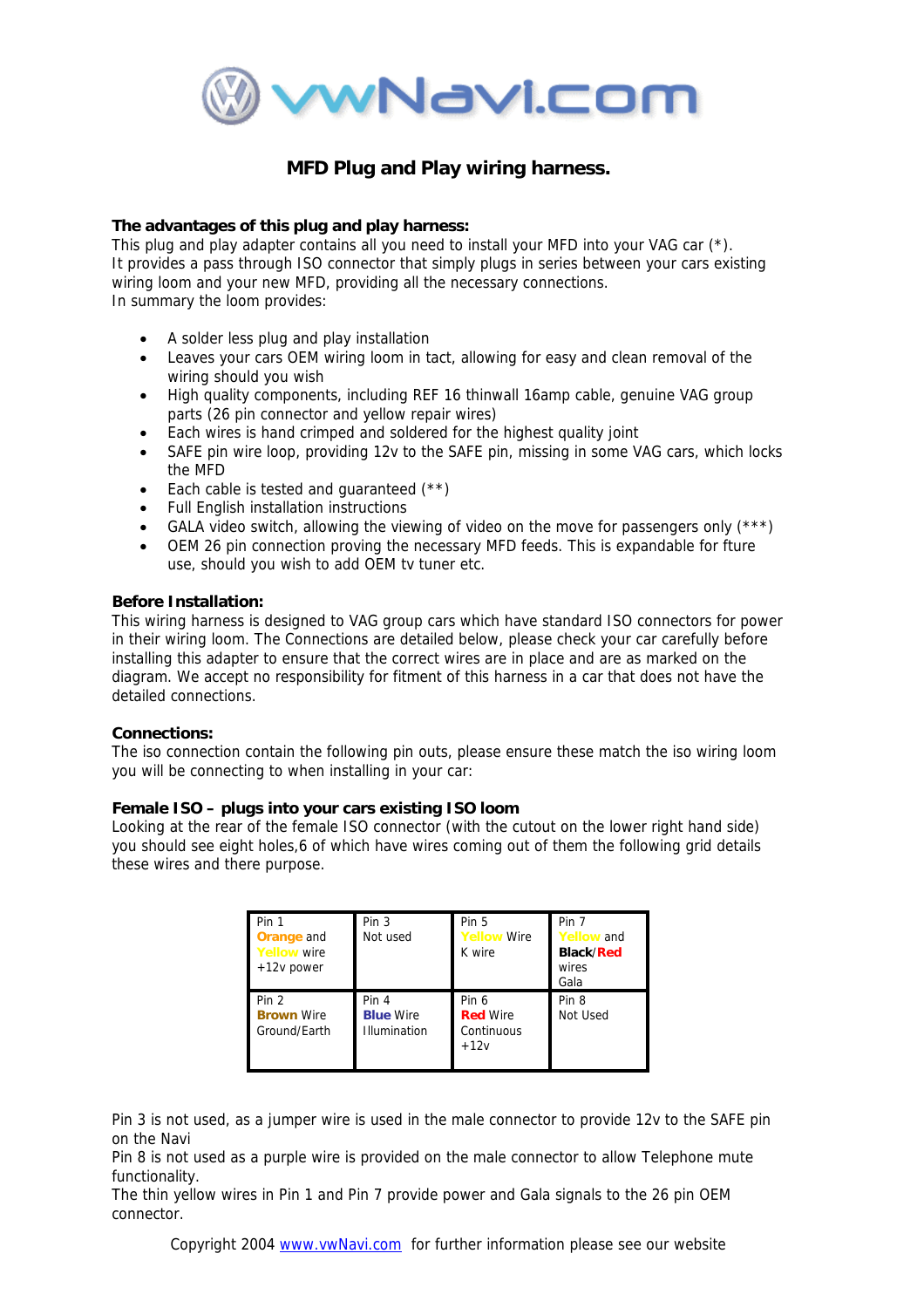Pin 7 also provides a switched GALA feed into the Navi, is the switch is deactivated the GALA signal will not be sent to the Navi and thus speed variable volume functionality will not work and your passengers will be able to watch video sources on the move, as the Navi cuts out any video sources when the car is moving, and it uses the GALA signal on Pin 7 to do this.

# **Male ISO Connector – plugs into the Navi Slot I**

Looking at the rear of the male ISO connector with the receptor on the right hand side.

| Pin 1<br><b>Brown</b><br>Ground/Earth  | Pin <sub>3</sub><br><b>Blue</b> wire<br>Illumination | Pin 5<br><b>Red wire</b><br>Permanent<br>$+12v$ | Pin 7<br><b>Purple wire</b><br>Telephone<br>mute |
|----------------------------------------|------------------------------------------------------|-------------------------------------------------|--------------------------------------------------|
| Pin 2<br><b>Orange/Black</b><br>$+12v$ | Pin 4<br><b>Black Wire</b><br><b>SAFE Pin</b>        | Pin 6<br><b>Yellow Wire</b><br>K Bus            | Pin 8<br><b>Black/Red</b><br>Switched<br>GALA    |

The black wire loop between Pins 2 and 4 provides 12v to the SAFE pin which the navi requires and is not present in some VAG car wiring looms, hence the loop here rather than a simple feed from the female connector.

The purple wire on Pin 7 is for use with mobile phone cars kits and allows the Navi to be muted, please see your telephone kit for instructions.

Pin 8 is fed from the switch to allow GALA to be turned on and off as detailed above.

## **Installation:**

Rear of Navi:

**Rear Connections On Navi** 



SLOT 1 (Power ISO)

Your Plug and play wiring loom: